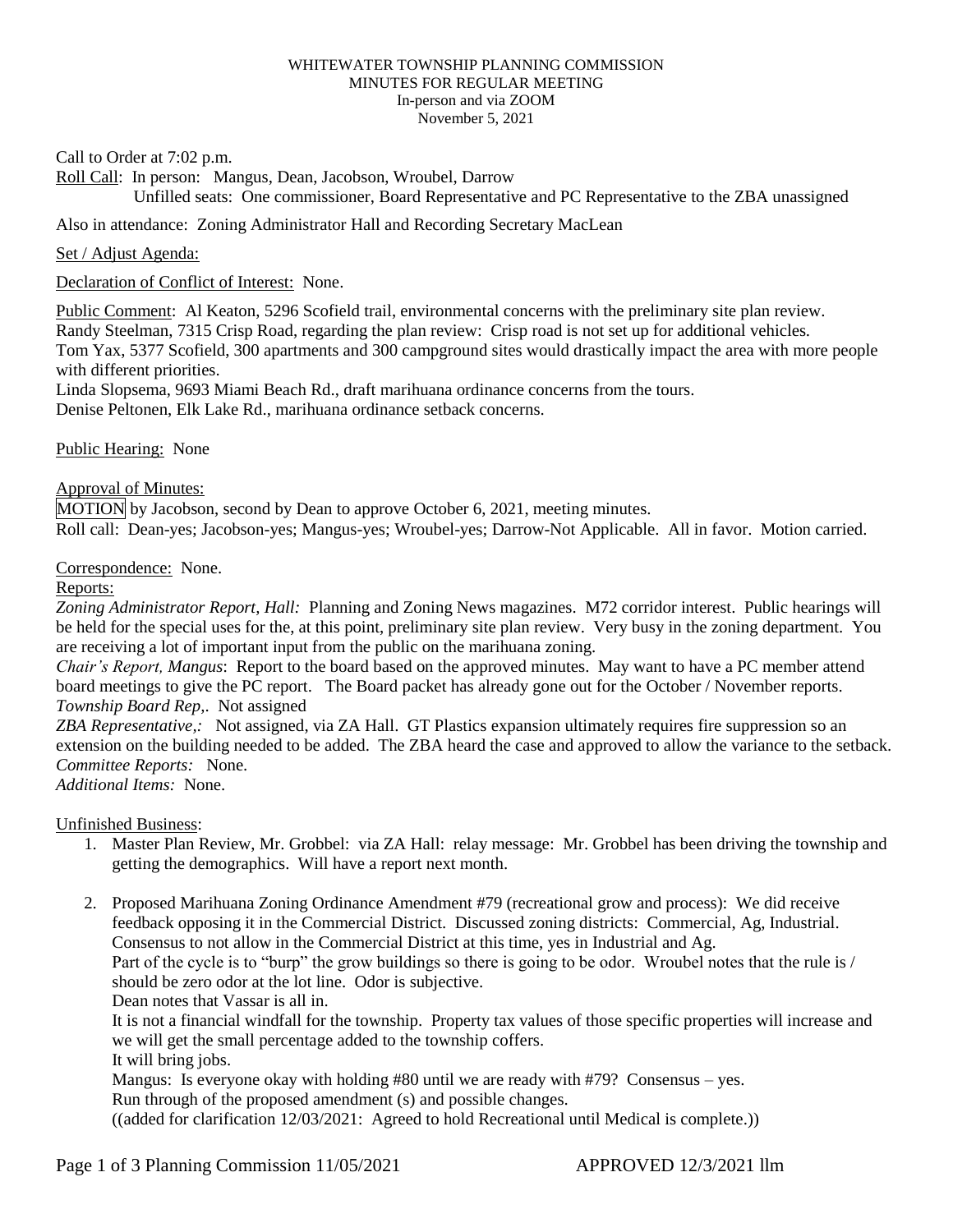Stop at Section 6 of Medical Marihuana to pick up at the December meeting.

3. Zoning Ordinance, Article 5, Zoning Districts. The Supervisor indicates that he is working with the zoning amendments, survey descriptions and current map with the GT County GIS to come up with a map. Mangus notes that the PC can adopt the current zoning map, the map that the ZA currently uses, because so much of the township does not show up in the Article 5 text. We could throw out Article 5 and adopt the current map that is being used but it would be better to review each district before putting it through the re-adoption process. State statute says that we must use a map.

There are a couple parcels that need to be looked at more thoroughly along with the density along the creeks. Will bring back next month.

4. PC appointments and recommendations, ZBA representative and Planning Commission Secretary. Mike is good with being the PC Secretary.

Carl Wroubel has volunteered to be the PC Rep to the ZBA.

MOTION by Dean, second by Jacobson to recommend to the Board Wroubel as the PC at the ZBA. Roll call: Darrow-yes; Jacobson-yes; Mangus-yes; Wroubel-yes; Dean-yes. Motion carried.

## New Business:

1. Preliminary Site Plan Review – Multi-family/Campground M72/Moore Rd./Crisp Rd. Goal to have a public hearing in January.

Grand Traverse County has a lack of housing. Creating townhouses and campground.

Presentation of water and sewer. Underground chambers. In the process of requesting a permit from EGLE. Traffic study has already been done. MDOT has given input of the deceleration lane on M72 and it already has a left turn lane.

Crisp Road would be emergency access only. Chief Flynn will need to look further into the emergency access using the 2018 Fire Code. The multi-family section will might require fire suppression / fire hydrants (needing water from the Tribe or their own water tank).

Main entrances would be M72 and Moore Road.

This is a huge increase in the number of residences. The density is stunning.

Left turns onto M72 is very difficult and you will probably have to come up with more on the traffic.

Zoning Administrator summary, look at the proposal based on the zoning districts. Questions and notes have been taken and will be addressed. Uses are listed as special uses.

Two developments and two public hearings multifamily development and campground park.

It will not just be regular traffic, there will be campers and RVs and the like.

Thirty two acres of dense housing.

It is not being received well from people that have contacted Mangus.

Artificially creating a density by utilizing off site septic. The Township plan is actually based on four homes per acre based on well and septic needs and uses.

Need to see sidewalks, bike paths, possible RV trail, our subdivision control ordinance has a specific road ordinance. ((added for clarification 12/3/2021: this proposal does not follow the subdivision control ordinance)) Concern with RV park is the density and lack of amenities: club house, main office, picnic tables, etc., it comes across more as a trailer park since there are no recreational amenities. Campground is designed to be transient. Will want a surety from the developer that it is for recreation not a high density trailer park.

Requirement for open space for trees per parking spot.

Commercial requires vegetation buffers.

Is this consistent with our Master Plan?

The density is likely going to be biggest issue.

Need to see more recreation in the RV.

Maintain the character of our township.

Sidewalks and walking paths. Landscaping will likely need to be addressed.

What is a park model unit? A small house, modular home. Gives the appearance of a trailer park.

ZA: Exparte communications, Kim gets more calls than anyone about applications. Commissioners are unable to talk about this unless it is in a public setting. People can be directed to speak with the ZA. Due process must be followed. You must disclose the content of the conversations. Taking comment from the public is different than back and forth conversation.

Page 2 of 3 Planning Commission 11/05/2021 <br>APPROVED 12/3/2021 llm